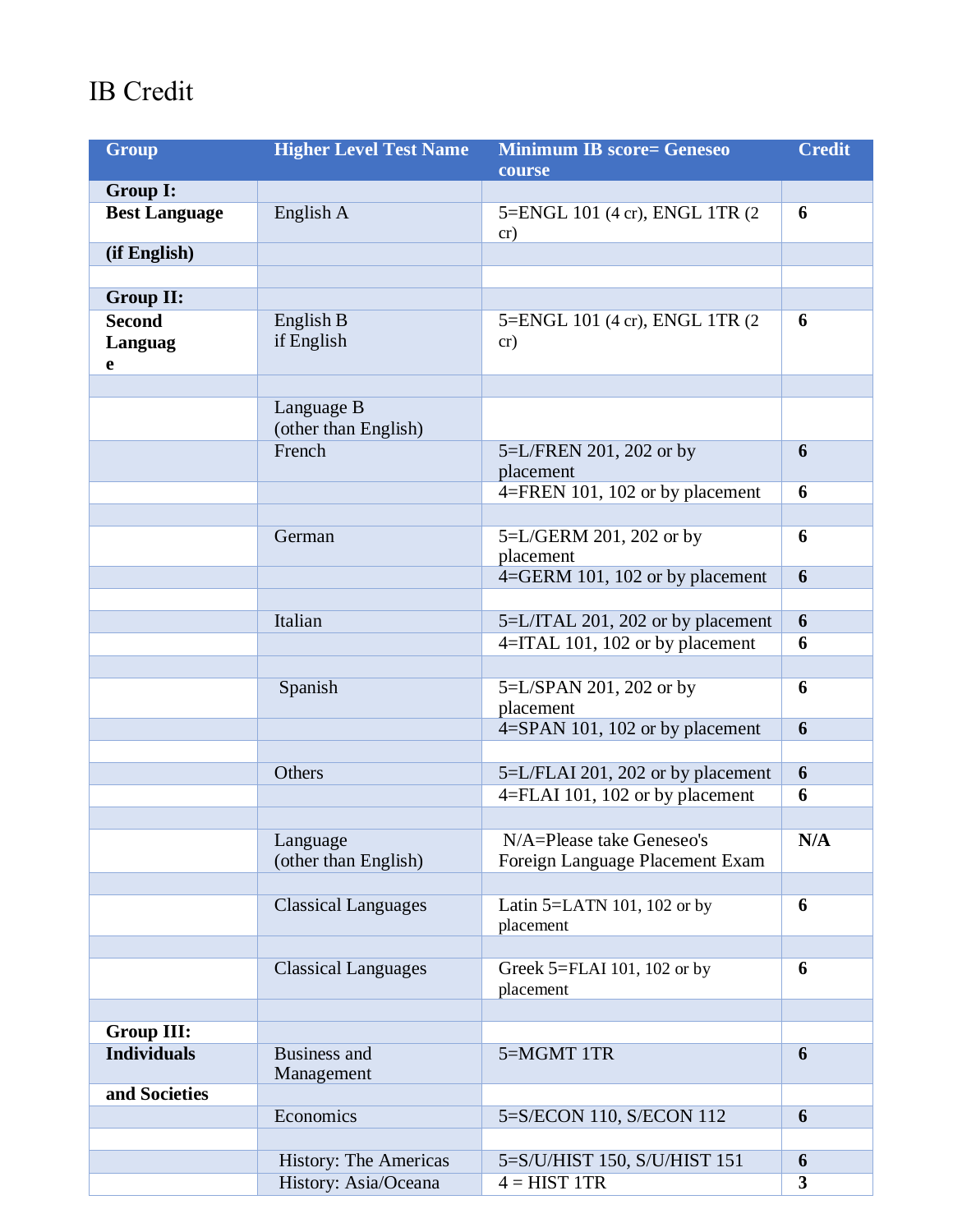| <b>Information Technology</b> | 5=PHIL1TR                | 6 |
|-------------------------------|--------------------------|---|
| 1n                            |                          |   |
| a Global Society              |                          |   |
|                               |                          |   |
| Philosophy                    | 5=PHIL 100, PHIL 1TR     | 6 |
|                               |                          |   |
| Psychology                    | 5=S/PSYC 100, PSYC 1TR   | 6 |
|                               |                          |   |
| <b>Social and Cultural</b>    | 5=S/M/ANTH 100, ANTH 1TR | 6 |
| Anthropology                  |                          |   |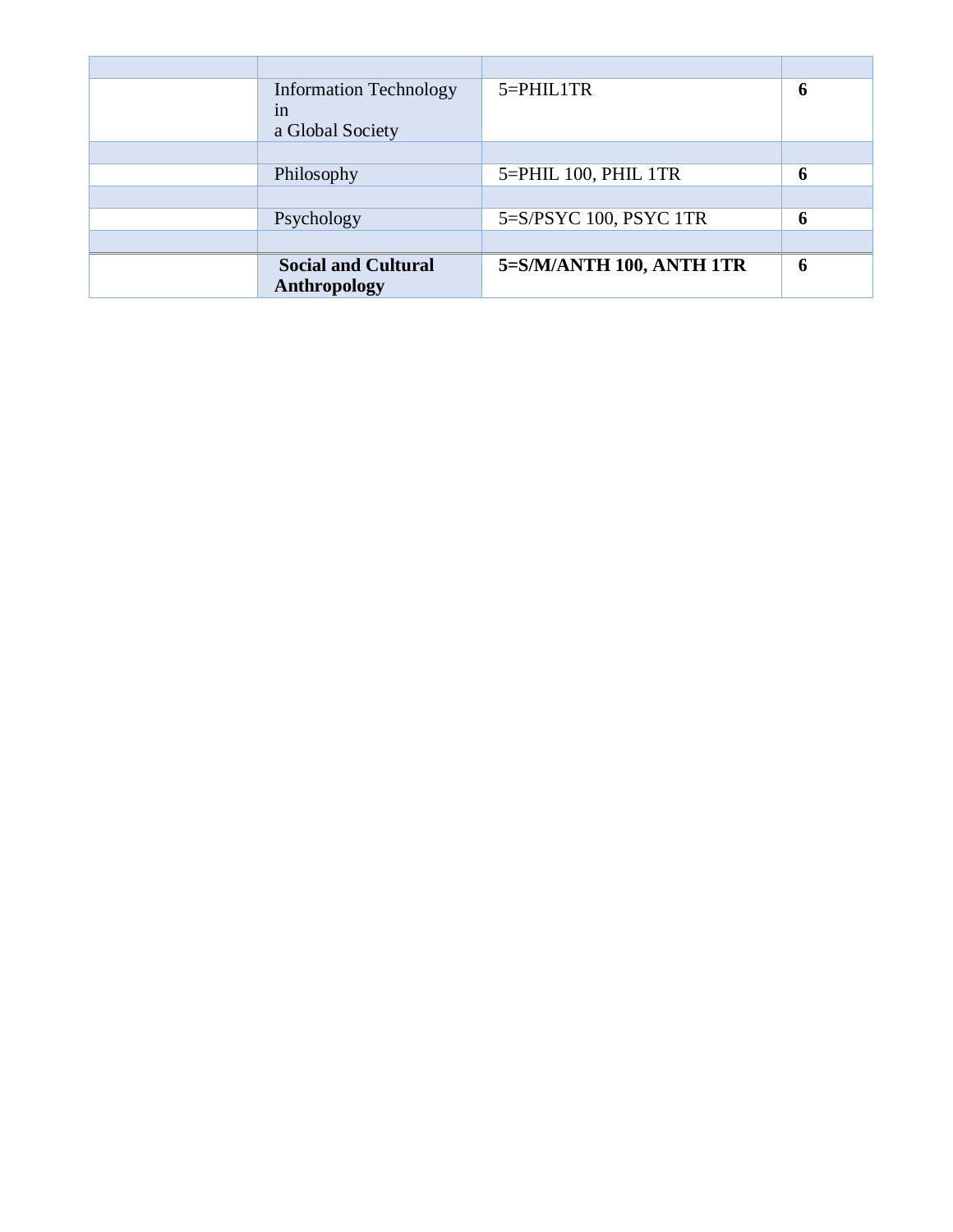| <b>Group</b>                                          | <b>Higher Level Test Name</b>                                                            | <b>Minimum IB score= Geneseo</b>                                                                                                            | <b>Credit</b>                |
|-------------------------------------------------------|------------------------------------------------------------------------------------------|---------------------------------------------------------------------------------------------------------------------------------------------|------------------------------|
|                                                       |                                                                                          | course                                                                                                                                      |                              |
| <b>Group IV:</b>                                      |                                                                                          |                                                                                                                                             |                              |
| <b>Experimental</b><br><b>Science: A</b>              | <b>Biology</b>                                                                           | $4=N/BIOL$ 1TR (3 lec), N/BIOL 1TR(1<br>lab)<br>5=N/BIOL 1TR (3 lec), N/BIOL<br>1TR (1 lab), BIOL 1TR (4 cr)                                | $\overline{\mathbf{4}}$<br>8 |
|                                                       |                                                                                          |                                                                                                                                             |                              |
|                                                       | Chemistry                                                                                | 4=N/CHEM 1TR (3 lec), N/CHEM 1TR<br>(1)<br>lab)<br>5=N/CHEM 116 (3 lec), N/CHEM 118<br>(3)<br>lec), N/CHEM 119 (2 lab)                      | $\overline{4}$<br>8          |
|                                                       |                                                                                          |                                                                                                                                             | $\overline{\mathbf{4}}$      |
|                                                       | Physics                                                                                  | 4=N/PHYS 1TR (3 lec), N/PHYS 1TR (1<br>lab)<br>5=N/PHYS 113, (3 lec), N/PHYS 114 (1)<br>lab), N/PHYS 115 (3 lec), N/PHYS 116<br>(1)<br>lab) | 8                            |
|                                                       | Design Technology                                                                        | 5=INTD 1TR                                                                                                                                  | 6                            |
|                                                       |                                                                                          |                                                                                                                                             |                              |
|                                                       | Environmental Systems <sup>1</sup>                                                       | 5=N/GSCI 1TR (3 lec), N/GSCI 1TR (1<br>lab)                                                                                                 | $\overline{\mathbf{4}}$      |
|                                                       |                                                                                          | <sup>1</sup> GSCI and other Natural Science majors should contact the GSCI Department                                                       |                              |
|                                                       |                                                                                          |                                                                                                                                             |                              |
| Group V:<br><b>Mathematics</b><br>& Computers<br>Sci. | <b>Mathematics Higher</b><br>Level:<br>Core with Statistics<br>and Probability<br>option | 5=R/MATH 242 or R/MATH 262                                                                                                                  | $\mathbf{3}$                 |
|                                                       | Mathematics Higher<br>Level: Core with<br>Discrete<br>Mathematics option                 | 5=R/MATH 237                                                                                                                                | $\mathbf{3}$                 |
|                                                       | Mathematics Higher<br>Level:<br>Core with Calculus option                                | $5=R/MATH$ 221                                                                                                                              | $\overline{\mathbf{4}}$      |
|                                                       | <b>Mathematics Higher</b><br>Level:<br>Core with Calculus option                         | 6 or 7=R/MATH 221, MATH 222                                                                                                                 | 8                            |
|                                                       |                                                                                          |                                                                                                                                             |                              |
| <b>Group VI:</b>                                      |                                                                                          |                                                                                                                                             |                              |
| <b>The Arts</b>                                       | <b>Visual Arts</b>                                                                       | 5=F/ARTS 1TR, ARTS 1TR                                                                                                                      | 6                            |
|                                                       | Dance<br>Film                                                                            | 6=DANC 1TR<br>5=F/ENGL 1TR (4 cr), ENGL 1TR (2<br>cr)                                                                                       | 6<br>6                       |
|                                                       | Music                                                                                    | 5=F/MUSC 110, F/MUSC 120                                                                                                                    | 6                            |
|                                                       |                                                                                          |                                                                                                                                             |                              |
|                                                       | <b>Theater Arts</b>                                                                      | 5=F/THEA 140, THEA 1TR                                                                                                                      | 6                            |